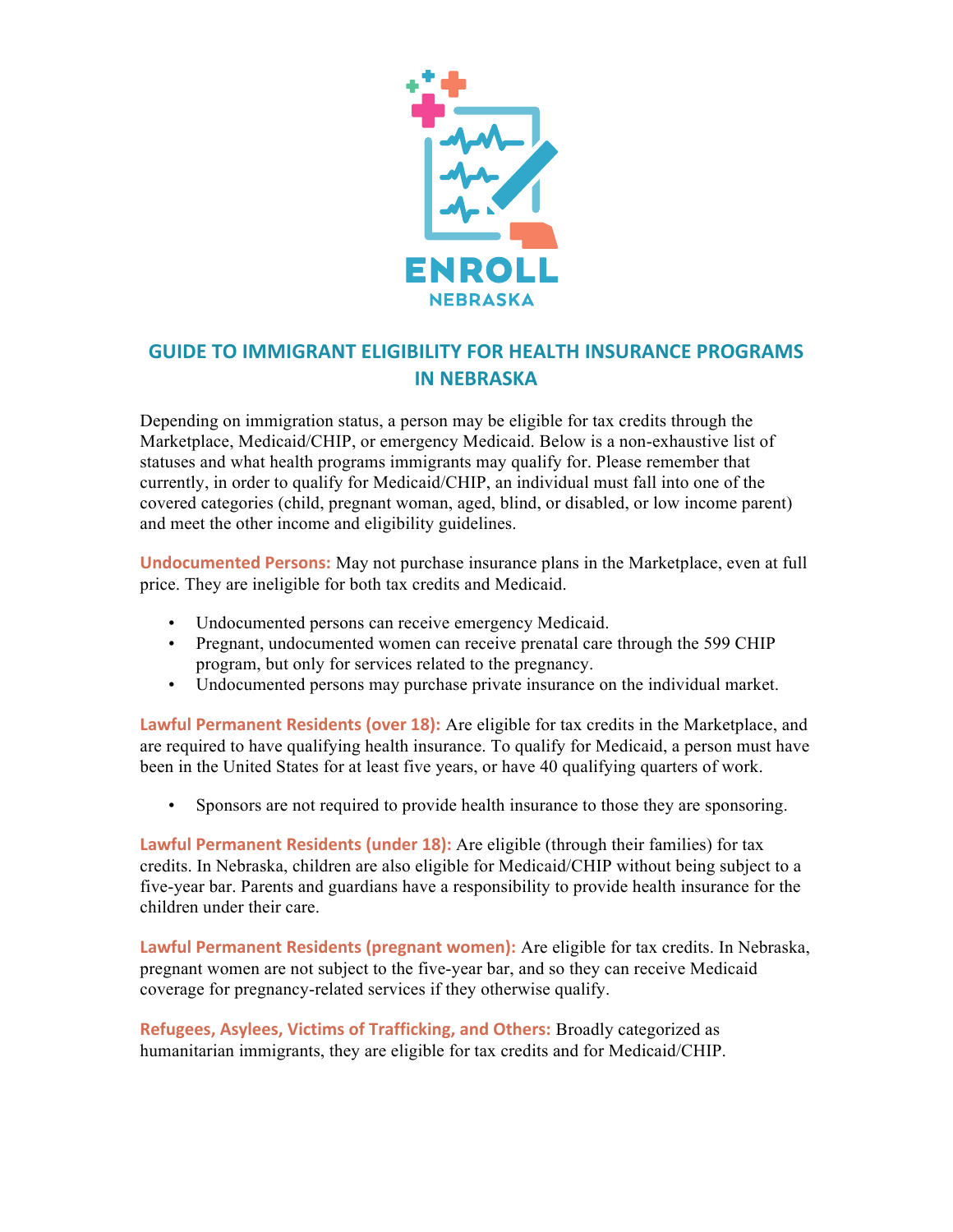**Lawfully Present Immigrants:** Lawfully present immigrants, also known as Persons Residing Under Color of Law (PRUCOL), are generally eligible for tax credits, but not for Medicaid, unless it's emergency Medicaid. Some categories include:

- Those granted indefinite voluntary departure.
- Those residing in the United States under orders of supervision.
- Those who have lived in the United States continuously since January 1, 1972.
- Those granted stays or suspension of deportation.
- Applicants for asylum and family unity.
- Applicants for adjustment of status.
- Others whose departure ICE does not contemplate enforcing.

**Deferred Action for Childhood Arrivals (DACA):** young persons who are otherwise undocumented can obtain DACA status if they apply for the status change and meet the eligibility requirements. That essentially means that the government will not enforce their departure and will issue a work permit. Due to a rule change, however, while DACA individuals are considered lawfully present, they are specifically barred from any of the benefits under the Affordable Care Act, and are therefore only eligible for emergency Medicaid, or other public health services offered to undocumented persons. They may qualify for health insurance through an employer, and can purchase insurance on the individual market.

**Time-Limited Visas:** Those who are here on a time-limited visa, such as a student visa, are ineligible for prenatal care under the 599 CHIP program, or even emergency Medicaid. Since both programs require a person to be a resident of the state with an "intent to reside," and those with student or time-limited visas cannot "intend to reside" by law, they are ineligible for even emergency Medicaid. They may still seek emergency treatment at a public hospital, however.

**Mixed Status Families:** Some families have members with different citizenship or immigration statuses, which means that certain family members may be eligible for tax credits, or Medicaid/CHIP, and other family members will not be eligible for anything other than emergency Medicaid. The make-up of each family will be unique, but there are some points to remember.

- An ineligible family member can apply for coverage on behalf of an eligible family member. So, for example, an undocumented parent may apply for coverage for their citizen child.
- People who are not applying for coverage for themselves are not required to provide information about their immigration status.
- Both applicants and non-applicants may be asked for their social security numbers (SSN), but they do not have to provide one if they haven't been issued an SSN.
- Mixed status families where the tax filer has an Individual Taxpayer Identification Number (ITIN) will not use the ITIN on the Marketplace application, because the IRS will not verify income with an ITIN. But if someone in a mixed status family is eligible for a tax subsidy, the filer must file taxes for the year a person in the household receives coverage, and may do so using an ITIN.
	- o For example, an undocumented parent applies for coverage for their citizen child in the Marketplace, and receives a tax credit for that child. The